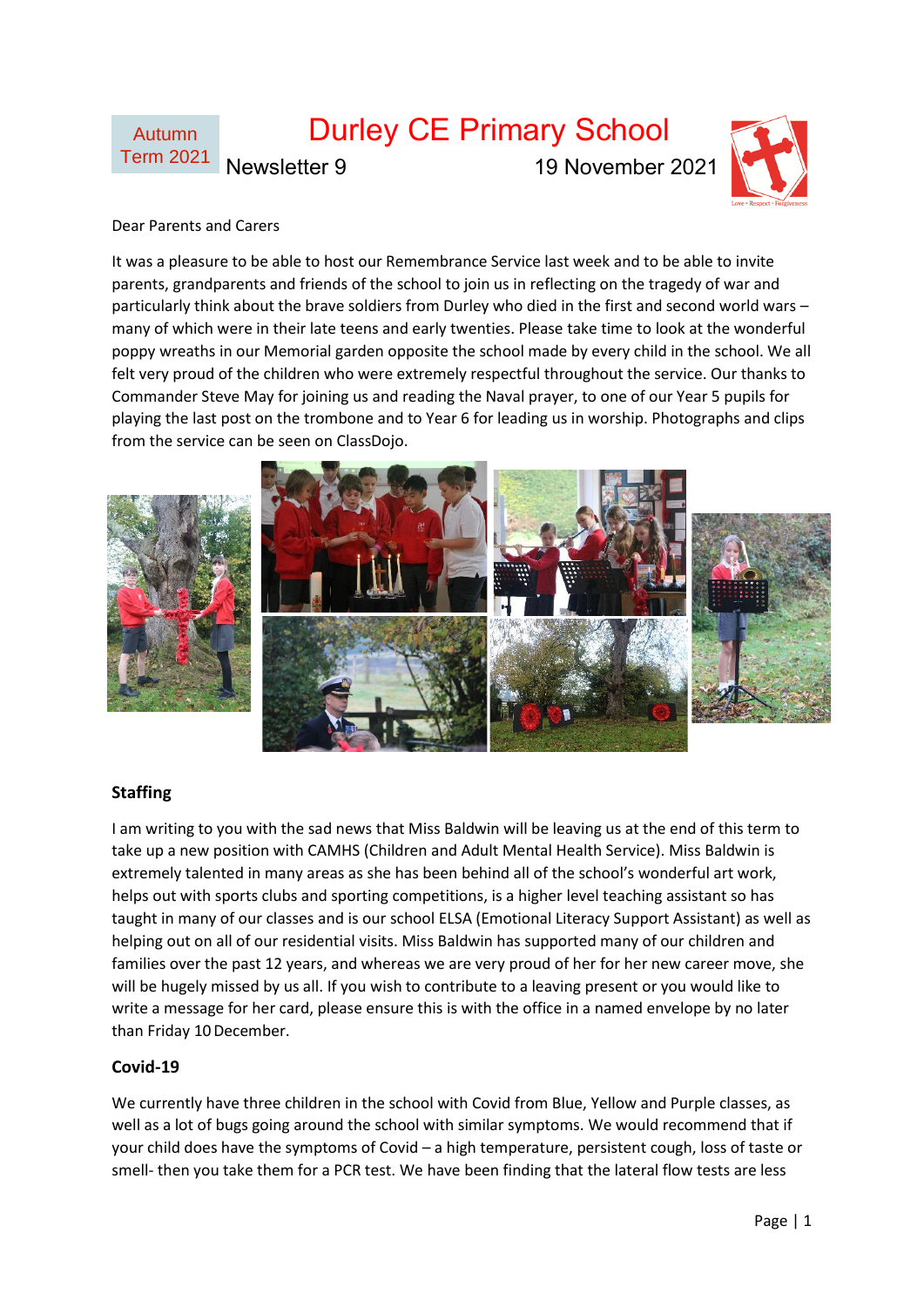reliable. If your child should test positive, please could you inform the school office by email as soon as possible.

# **Congratulations**

Congratulations to our Year 3/4 girls football team who played in their first tournament this week at Wyvern College, playing against other teams in the Wyvern cluster. We were extremely proud of them finishing in second place and scoring 15 goals across 6 matches only conceding one goal!

Congratulations and well done to one of our pupils in Year 5 for successfully being selected for Hampshire cricket – We are all very proud of you.



Congratulations to two of our Year R families who have recently become new parents again. We have enjoyed meeting the new babies.

# **School Carol Service**

Following many discussions, we have decided that as a church school it is very important to us to try to take the children up to Durley Holy Cross Church for our school Carol Service if weather and Covid permit, to end the school term. The children will be walking up to the church leaving at 1:00pm on Friday 17 December and return before the end of the school day.

Sadly, we have had to limit numbers, and will only be able to invite the parents and carers of pupils in years 5 and 6 to join us due to lack of space.

## **Shoe Box Appeal**



Thank you to everyone who contributed to the Shoe box appeal this year and for spending so much time putting together a beautiful selection of gifts for children who will not have very much this Christmas.

## **Children in Need**

This year with our lines of pennies from each classroom door and successful film night, the children raised an incredible **£434.57** for Children in Need. Thank you to everyone for your generous contributions.

# **DSA CHRISTMAS**

## **Prize Draw**

Thank you to everyone who has already managed to sell prize draw tickets to family and friends and have asked for more books to sell from the school office. Please keep up the hard sell everyone! Ticket stubs with the money need to be returned as soon as possible, but by Wednesday 8 December at the latest in preparation for the draw on **Friday 10 December at 4:30pm** in school.